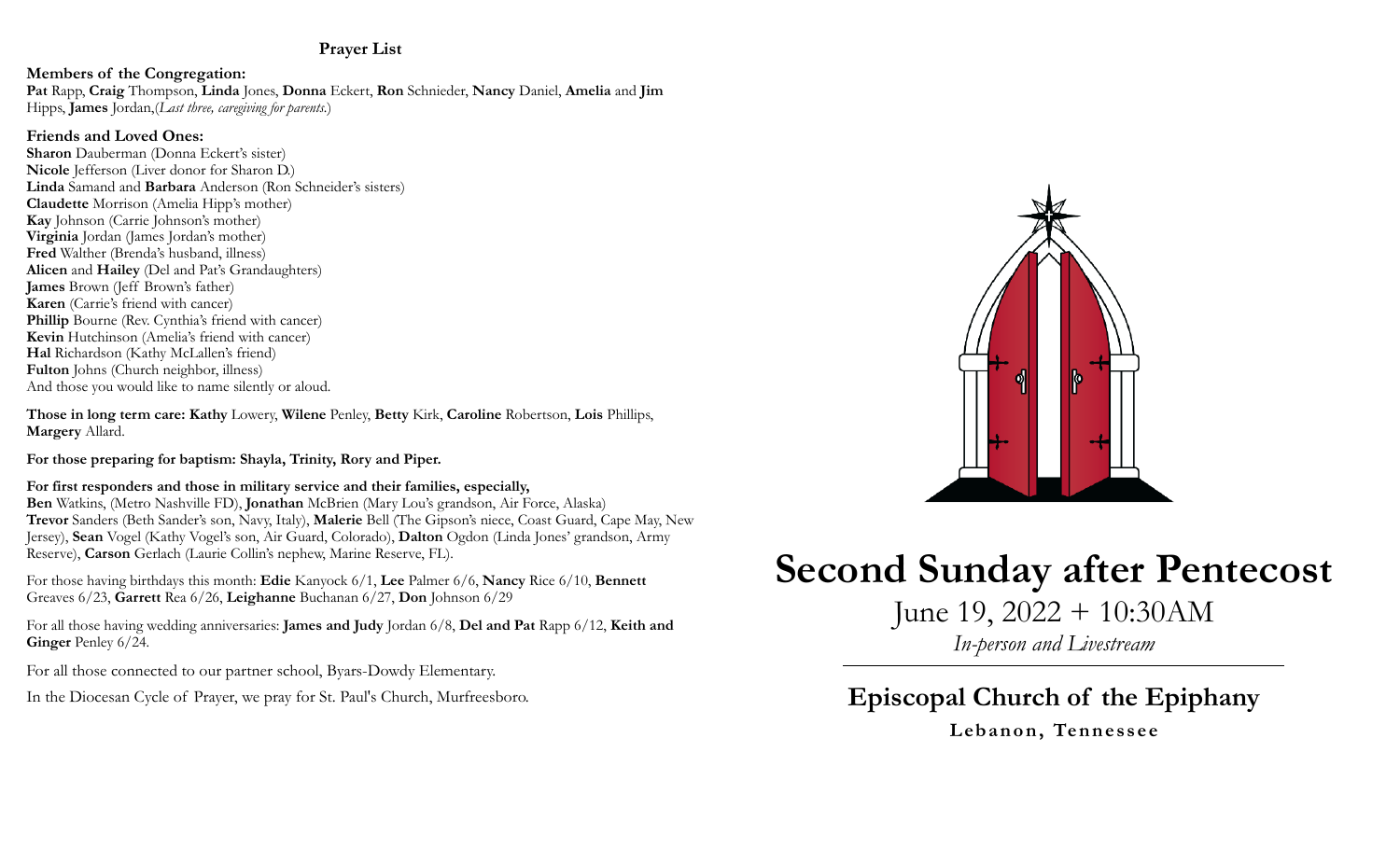## **WELCOME GUESTS AND VISITORS**

"…For my house shall be called a house of prayer for all people…"

We are delighted to welcome all our guests and visitors who have joined us for worship today. We hope you will enjoy the service and feel the presence of the Holy Spirit in praise and prayer. Everything you need to participate in today's service is included in this order of service bulletin.

Please do sign our guest book, receive a visitor's bag and know you are invited to join us downstairs for coffee and refreshments after the service.

### *Announcements*

**Helpers**: We need a few more people to help with **running the livestream on Sunday mornings.** It's very easy to do. We'll teach you how to turn it on and off and move the camera.

June 19, Nashville Soccer Game Outing June 25, 10AM VBS Decorating Party at Church June 27-29, VBS "Monumental: Celebrating God's Greatness" Monday- Wednesday 9:30-11:30AM, Register on our church website.

Ongoing events: \*First Sunday Healing Prayer \*Third Sunday, Vestry Meeting after church \*Fourth Sunday Food Pantry Collection

*The altar flowers today were given to the glory of God* 

*And in memory of Stan Eckert on his birthday by Donna Eckert and her family.*

*And in memory of Kelley Wright on this day, which was his birthday, day of his death and this year, is Father's Day By Sheryl Wright and her family.*

3 Most Holy Spirit, who didst brood upon the chaos dark and rude, and bid its angry tumult cease, and give, for wild confusion, peace: O hear us when we cry to thee, for those in peril on the sea.

4 O Trinity of love and power, thy children shield in danger's hour; from rock and tempest, fire and foe, protect them wheresoe'er they go; thus evermore shall rise to thee, glad hymns of praise from land and sea.

### **The Dismissal**

People: Thanks be to God.

| Participants                | This Week                             | <b>Next Week</b>                      |
|-----------------------------|---------------------------------------|---------------------------------------|
| Ushers                      | Yolande and Mary<br>Lou McBrien       | Rodney Beason<br>Jim Hipps            |
| Livestream                  | <b>Kitty Waters</b>                   | Amelia Hipps                          |
| Lector                      | Jim Hipps                             | <b>Kitty Waters</b>                   |
| Intercessor                 | Del Rapp                              | Pace Pope                             |
| Crucifer                    | TBD                                   | TBD                                   |
| <b>Eucharistic Minister</b> | Amelia Hipps                          | Susan Johnston                        |
| <b>Altar Guild</b>          | Jean Newbell                          | Ann Lemoine                           |
| <b>Vestry Person</b>        | Jeannie Tuschl (with<br>Amelia Hipps) | Jeannie Tuschl (with<br>Amelia Hipps) |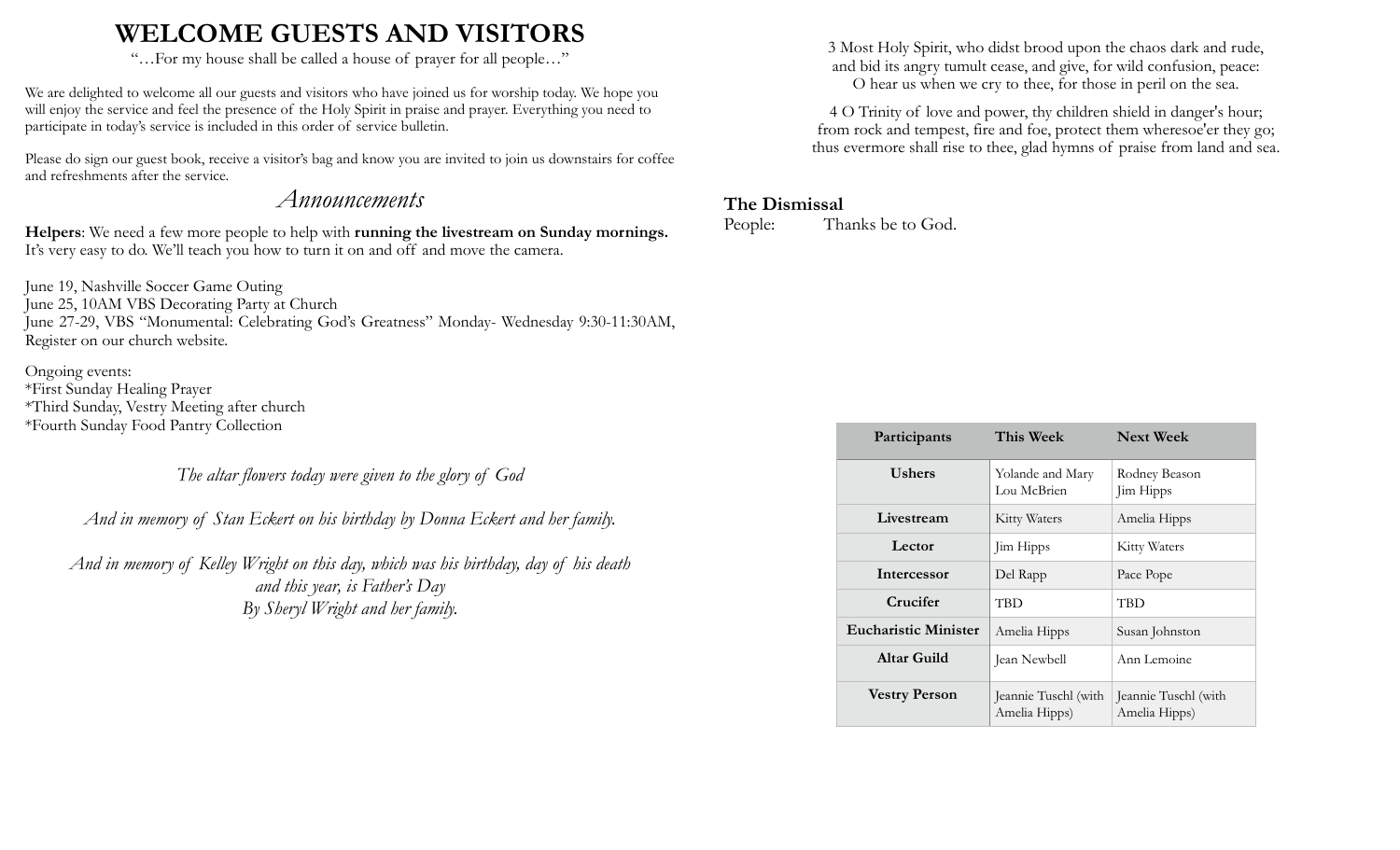#### The Prayer of Humble Access BCP 337

We do not presume to come to this thy Table, O merciful Lord, trusting in our own righteousness, but in thy manifold and great mercies. We are not worthy so much as to gather up the crumbs under thy Table. But thou art the same Lord whose property is always to have mercy. Grant us therefore, gracious Lord, so to eat the flesh of thy dear Son Jesus Christ, and to drink his blood, that we may evermore dwell in him, and he in us. Amen.

*The ushers will indicate when to come forward. You may cross your arms over your chest to receive a blessing instead of the bread and wine.*

#### **Hymn 679** *Surely it is God who saves me*

1 Surely it is God who saves me; trusting Him I shall not fear For the Lord defends and shields me, And his saving help is near. So rejoice as you draw water, from salvation's living spring; In the day of your deliv'rance, thank the Lord, his mercies sing.

2 Make his deeds known to the peoples: tell out his exalted Name. Praise the Lord, who has done great things; all his works his might proclaim. Zion, lift your voice in singing; For with you has come to dwell, In your very midst, the great and Holy One of Israel.

#### **Post Communion Prayer**

**Eternal God, heavenly Father, you have graciously accepted us as living members of your Son our Savior Jesus Christ, and you have fed us with spiritual food in the Sacrament of his Body and Blood. Send us now into the world in peace, and grant us strength and courage to love and serve you with gladness and singleness of heart; through Christ our Lord. Amen**

#### **Hymn 608** *Eternal Father, strong to save*

1 Eternal Father, strong to save, whose arm hath bound the restless wave, who bidd'st the mighty ocean deep, its own appointed limits keep: O hear us when we cry to thee, for those in peril on the sea.

2 O Christ, whose voice the waters heard, and hushed their raging at thy word, who walkedst on the foaming deep,, and calm amid the storm didst sleep: O hear us when we cry to thee, for those in peril on the sea.

### **Second Sunday after Pentecost**

#### **The Organ Prelude**

#### **Welcome**

**Hymn 493** *Oh, for a thousand tongues to sing*

1 Oh, for a thousand tongues to sing, my great Redeemer's praise, the glories of my God and King, the triumphs of his grace!

2 My gracious Master and my God, assist me to proclaim, and spread through all the earth abroad, the honors of thy Name.

3 Jesus! the Name that charms our fears, and bids our sorrows cease; 'tis music in the sinner's ears, 'tis life and health and peace.

6 Glory to God and praise and love be now and ever given by saints below and saints above, the church in earth and heaven.

#### *Celebrant* Blessed be God: Father, Son and Holy Spirit. *People* **And blessed be his kingdom, now and forever. Amen.**

Almighty God, to you all hearts are open all desires known, and from you no secrets are hid: Cleanse the thoughts of our hearts by the inspiration of your Holy Spirit that we may perfectly love you, and worthily magnify your holy Name; through Christ our Lord. **Amen**

**The Gloria** *(Hymnal Service Music S-280)* Glory to God in the highest, and peace to his people on earth. Lord God, heavenly King, almighty God and Father, we worship you, we give you thanks, we praise you for your glory. Lord Jesus Christ, only Son of the Father, Lord God, Lamb of God, you take away the sin of the world: have mercy on us; you are seated at the right hand of the Father: receive our prayer. For you alone are the Holy One, you alone are the Lord, you alone are the Most High, Jesus Christ, with the Holy Spirit, in the glory of God the Father. Amen.

Celebrant The Lord be with you. **People: And also with you.** Celebrant: Let us pray. **8 1**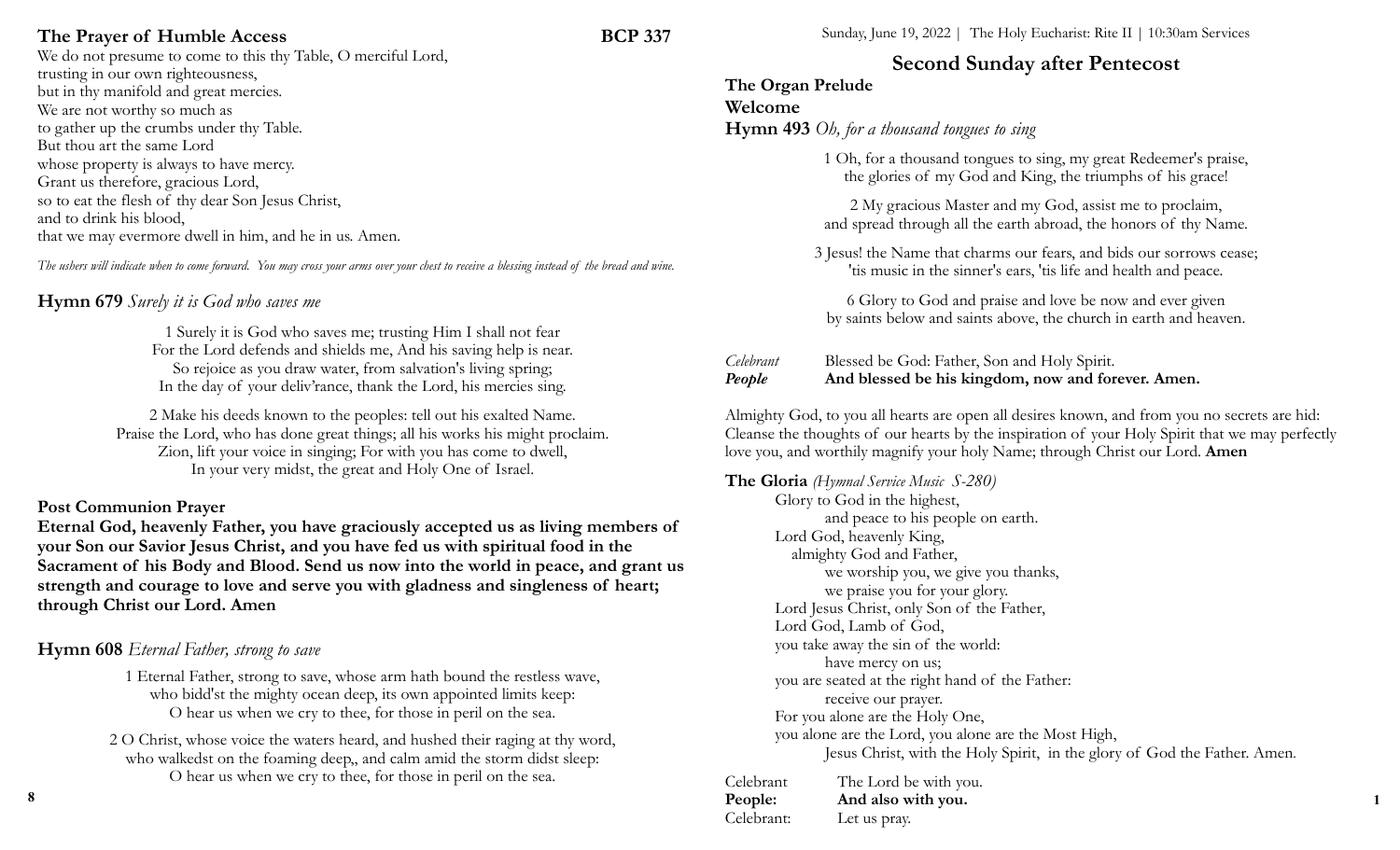### **The Collect of the Day**

O Lord, make us have perpetual love and reverence for your holy Name, for you never fail to help and govern those whom you have set upon the sure foundation of your loving-kindness; through Jesus Christ our Lord, who lives and reigns with you and the Holy Spirit, one God, for ever and ever. **Amen**.

### **A Reading from the Book of Isaiah (65:1-9)**

I was ready to be sought out by those who did not ask, to be found by those who did not seek me. I said, "Here I am, here I am," to a nation that did not call on my name. I held out my hands all day long to a rebellious people, who walk in a way that is not good, following their own devices; a people who provoke me to my face continually, sacrificing in gardens and offering incense on bricks; who sit inside tombs, and spend the night in secret places; who eat swine's flesh, with broth of abominable things in their vessels; who say, "Keep to yourself, do not come near me, for I am too holy for you." These are a smoke in my nostrils, a fire that burns all day long. See, it is written before me: I will not keep silent, but I will repay; I will indeed repay into their laps their iniquities and their ancestors' iniquities together, says the Lord; because they offered incense on the mountains and reviled me on the hills, I will measure into their laps full payment for their actions. Thus says the Lord: As the wine is found in the cluster, and they say, "Do not destroy it, for there is a blessing in it," so I will do for my servants' sake, and not destroy them all. I will bring forth descendants from Jacob,

and from Judah inheritors of my mountains; **2 7**

### The Great Thanksgiving, Prayer A **BCP 361**

| Celebrant | The Lord be with you.                      |
|-----------|--------------------------------------------|
| People    | And also with you.                         |
| Celebrant | Lift up your hearts.                       |
| People    | We lift them to the Lord.                  |
| Celebrant | Let us give thanks to the Lord our God.    |
| People    | It is right to give him thanks and praise. |

…Therefore we praise you, joining our voices with Angels and Archangels and with all the company of heaven, who forever sing this hymn to proclaim the glory of your Name:

#### **The Sanctus** *(Hymnal Service Music S-125)*

**Holy, Holy, Holy Lord, God of power and might, Heaven and earth are full of your glory, Hosanna in the highest, Hosanna in the highest Blessed is he who comes in the name of the Lord Hosanna in the highest, Hosanna in the highest.**

*(The people kneel or stand.)* Holy and gracious Father: … …Therefore we proclaim the mystery of faith:

#### **Christ has died. Christ is risen. Christ will come again.**

…And now, as our Savior Christ has taught us, we are bold to say,

**Our Father, who art in heaven, hallowed be thy Name, thy kingdom come, thy will be done, on earth as it is in heaven. Give us this day our daily bread. And forgive us our trespasses, as we forgive those who trespass against us. And lead us not into temptation, but deliver us from evil. For thine is the kingdom, and the power, and the glory, for ever and ever. Amen**

#### **The Breaking of the Bread**

*Celebrant:* Alleluia. Christ our Passover is sacrificed for us; *People***: Therefore let us keep the feast. Alleluia.**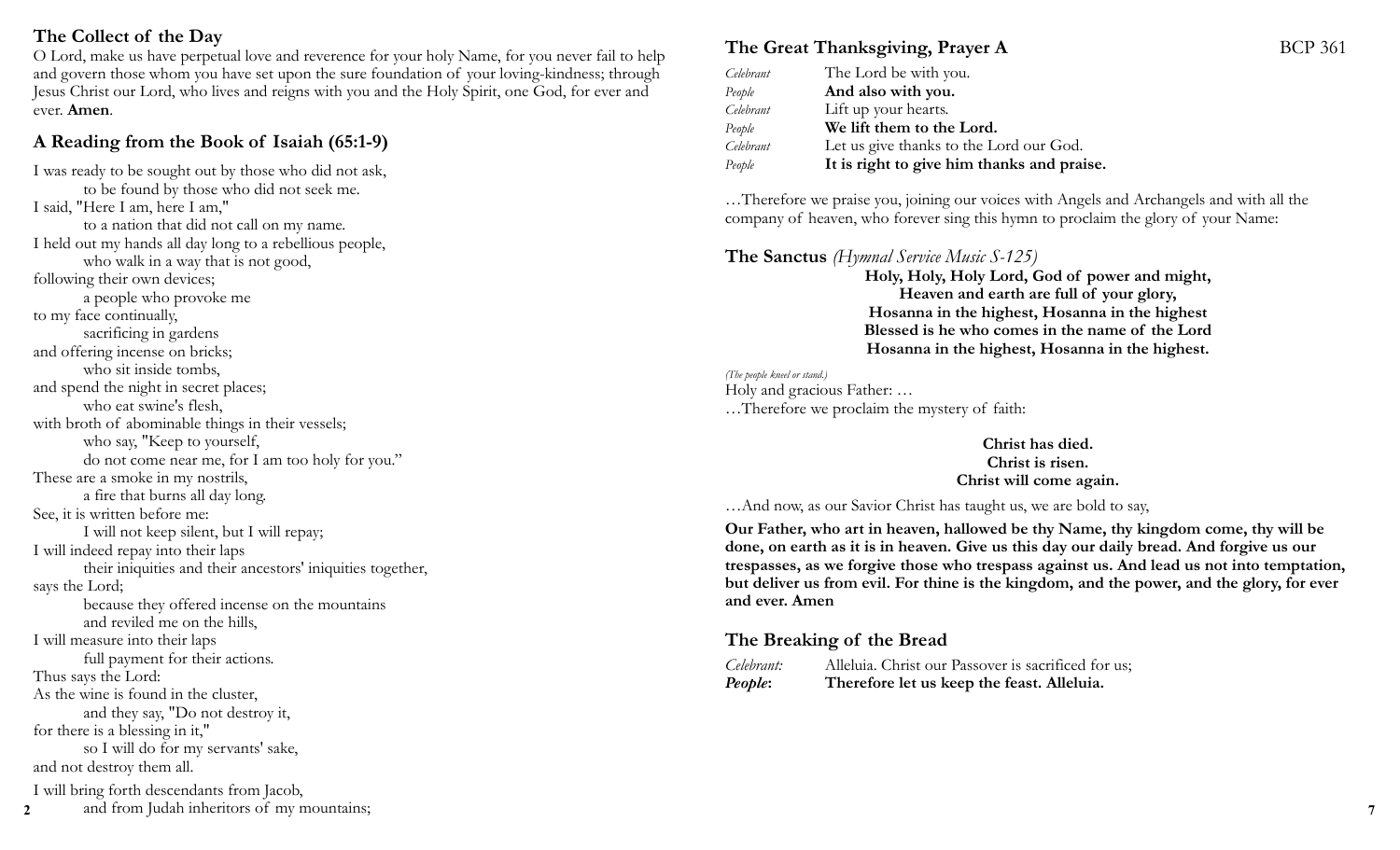That we may end our lives in faith and hope, without suffering and without reproach, let us pray to the Lord. **Lord, have mercy**

In the communion of saints, let us commend ourselves, and one another, and all our life, to Christ our God. **To thee, O Lord our God.**

*Silence*.

*The Celebrant adds a concluding Collect.*

*Celebrant* Let us confess our sins against God and our neighbor.

*Silence may be kept.*

#### **Most merciful God,**

**we confess that we have sinned against you in thought, word, and deed, by what we have done, and by what we have left undone. We have not loved you with our whole heart; we have not loved our neighbors as ourselves. We are truly sorry and we humbly repent. For the sake of your Son Jesus Christ, have mercy on us and forgive us; that we may delight in your will, and walk in your ways, to the glory of your Name. Amen.**

*The Bishop, when present, or the Priest, stands and says*

Almighty God have mercy on you, forgive you all your sins through our Lord Jesus Christ, strengthen you in all goodness, and by the power of the Holy Spirit keep you in eternal life. **Amen**.

*Celebrant* The peace of the Lord be always with you *People* **And also with you**

### **Offertory Sentence and Music**

### **The Presentation and the Doxology**

Praise God from whom all blessings flow! Praise him all creatures here below! Praise him above the heavenly host! Praise Father, Son and Holy Ghost.

my chosen shall inherit it, and my servants shall settle there.

*Reader* The Word of the Lord *People* **Thanks be to God**

#### **Psalm 22:18-27**

18 Be not far away, O Lord; \* **you are my strength; hasten to help me**. 19 Save me from the sword, \* **my life from the power of the dog.** 20 Save me from the lion's mouth, \* **my wretched body from the horns of wild bulls.** 21 I will declare your Name to my brethren; \* **in the midst of the congregation I will praise you**. 22 Praise the Lord, you that fear him; \* **stand in awe of him, O offspring of Israel; all you of Jacob's line, give glory.** 23 For he does not despise nor abhor the poor in their poverty; neither does he hide his face from them; \* **but when they cry to him he hears them.** 24 My praise is of him in the great assembly; \* **I will perform my vows in the presence of those who worship him**. 25 The poor shall eat and be satisfied, and those who seek the Lord shall praise him: \* **"May your heart live for ever!"** 26 All the ends of the earth shall remember and turn to the Lord, \* **and all the families of the nations shall bow before him.** 27 For kingship belongs to the Lord; \* **he rules over the nations.**

### **A Reading from Paul's Letter to the Galatians (3:23-29)**

Now before faith came, we were imprisoned and guarded under the law until faith would be revealed. Therefore the law was our disciplinarian until Christ came, so that we might be justified by faith. But now that faith has come, we are no longer subject to a disciplinarian, for in Christ Jesus you are all children of God through faith. As many of you as were baptized into Christ have clothed yourselves with Christ. There is no longer Jew or Greek, there is no longer slave or free, there is no longer male and female; for all of you are one in Christ Jesus. And if you belong to Christ, then you are Abraham's offspring, heirs according to the promise.

*Reader* The Word of the Lord *People* **Thanks be to God**